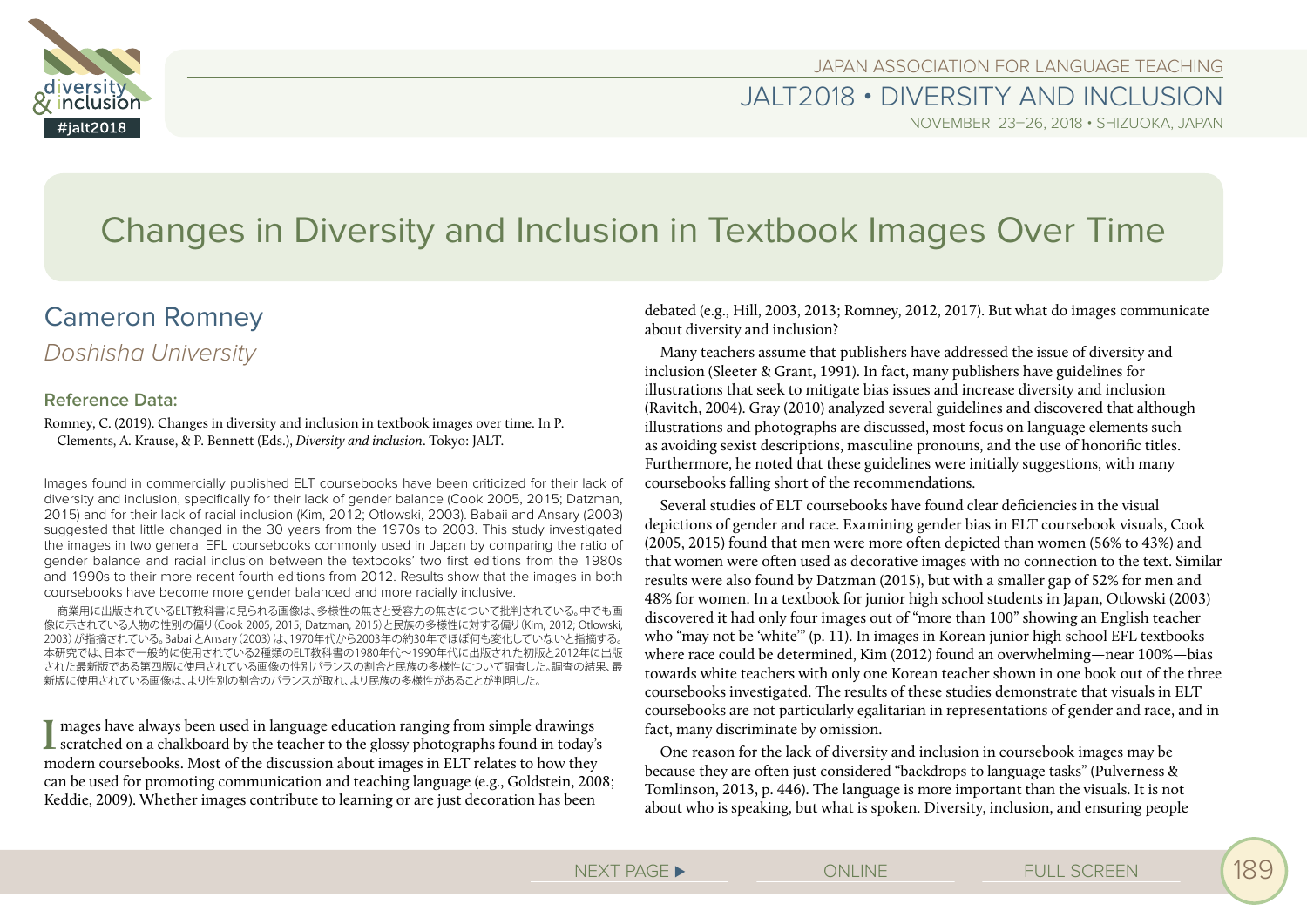

are fairly and equally represented are secondary considerations, if considered at all. Image selection is usually a compromise between editors, designers, and authors (Bell & Gower, 2011) with pedagogical as well as diversity concerns not always being the most important. Many images are chosen for how striking they are, how well they fit the visual design/style of the textbook, or the cost for acquiring permission to use the images. Additionally, communication between authors and illustrators can be problematic (Prowse, 2011), and even though the author might have requested a diverse range of images, they may not always get them. Furthermore, the visual design of the book may be determined first and authors write to match a predecided design (Prowse, 2011).

Even though the language content of textbooks is paramount, images in language textbooks play an important role and should not be neglected. Even when not being used directly to teach language, images support learning in various ways by activating schema, conveying context (Romney, 2017), and transmitting culture. Bush (2007) argued, "As students see and use visuals that represent the day-to-day cultures where the target language is spoken, they can contemplate in their mind's eye the contexts in which the lives of the people take place" (p. 730). This is an important element of language learning as it allows learners to find commonalities, contrast differences, and imagine themselves as English speakers; therefore, images in ELT coursebooks should reflect an accurate and balanced depiction of English speakers and not just the Anglophone stereotype of being white and predominately male. Leaving out images of women or people of color is discrimination by omission, a form of oppression, and can be psychologically damaging (Taylor, 1994) to L2 learners. Could there be anything more demotivating to students then imagining that they cannot become fluent English speakers because images in their textbook don't depict their gender or race?

## **Is the Situation Improving?**

After investigating how men and women are presented in both text and images in international EFL coursebooks used in Iran, Babaii and Ansary (2003) stated, "One may strongly claim that since the first study of sexism in ESL/EFL materials in the 70s, little has changed over the past three decades" (p. 5-6). However, in my experience using commercially available ELT coursebooks over the last 20 years much has changed. It is my impression that the images in textbooks are becoming more balanced and diverse. This was also echoed by several of the teachers interviewed by Gray (2010).

This study was undertaken to see if, in fact, images in ELT coursebooks have changed and to answer the following research question: Are the images in ELT coursebooks becoming more diverse and inclusive? To answer this question, and in order to compare changes over time, the fourth editions of two internationally successful coursebooks were compared to their first editions.

## **The Nomenclature of Racial and Gender Identity and This Study**

A major difficulty in conducting any kind of research of this nature is that the nomenclature of identity regularly changes, is frequently based on personal preference, and is often politically motivated (American Psychology Association, 2010). Terms that are acceptable to one person are offensive to another. Furthermore, the underlying concepts behind the nomenclature are fraught with difficulty. The biological concept of race is "ill defined, poorly understood, and invalid" (Bhopal & Donaldson, 1998, p. 1304). Gender is a cultural and social construct and is not the same as biological sex (American Psychology Association, 2010). Any study seeking to look into these issues must begin by clarifying the terms used.

When discussing racial inclusion in this study, the terms *white* and *people of color*  (POC) will be used. White is used as a term to indicate anyone not part of a specific racial or ethnic group (Bhopal & Donaldson, 1998) and stands in contrast to POC. It is recognized that many people are uncomfortable with these designations as a white identity is sometimes associated with white supremacy and POC is objectionable because its only commonality is that persons in this group are not white (Oliver, 2017). No value judgment is assigned here or intended.

Regarding the differentiation between male and female, the term *gender* will be used. It is recognized that gender refers to an "individual's psychological sense of being male or female" (Frable, 1997, p. 139), and that a psychological sense is not always physically manifested in outward appearance. Nevertheless, the study follows the tradition of gender representation in ELT materials research (see above) and uses a binary categorization. Again, no value judgment is assigned here or intended. It is also recognized that identity is a "personalized social construction" (Frable, 1997, p. 149). The line between white versus POC and male versus female is not the same for everyone. Care was taken to identify the people represented in the images under study to the best of the ability of the researcher and any misinterpretations are human error.

## **Methodology**

The images in two popular internationally published four-skills, general-English coursebooks commonly used in Japan were reviewed to determine if the images in the textbooks have become more gender balanced and more racially inclusive across two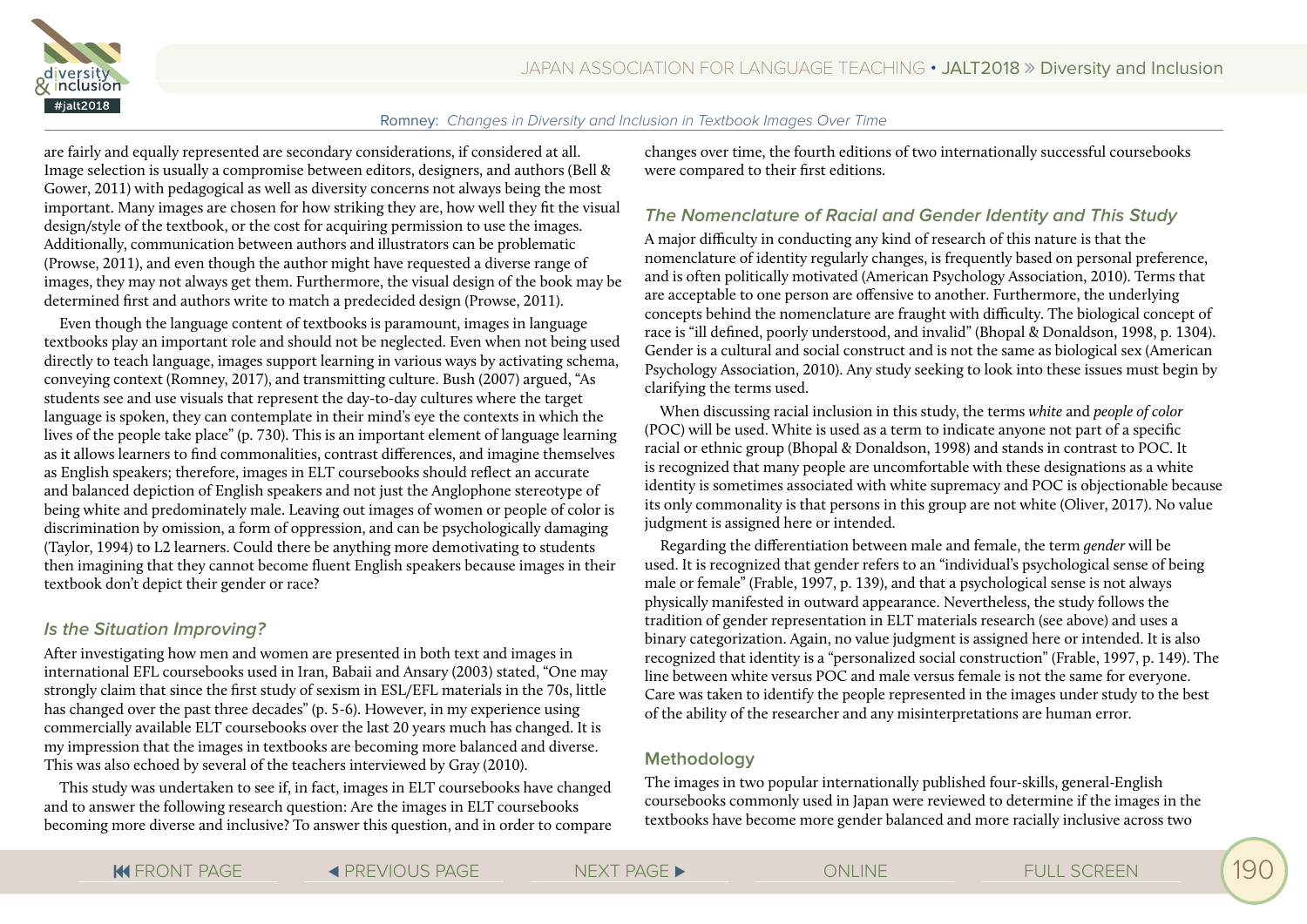



editions. The images from the first edition of *Headway Intermediate* (Soars & Soars, 1986, Oxford University Press), the fourth edition of *Headway Intermediate* (Soars & Soars, 2012), the first edition of *Interchange 2* (Richards, Hull, & Proctor, 1991, Cambridge University Press), and the fourth edition of *Interchange 2* (Richards, Hull, & Proctor, 2012) were compared. At the time that the data was collected, the fourth edition of *Headway Intermediate* was the most recent available. The fifth edition of *Interchange 2* (Richards, Hull, & Proctor, 2017) was available, but in an attempt to make the comparison between the series as similar as possible, only the fourth editions, coincidentally both published in 2012, were investigated.

All images were evaluated in the following ways: Only images clearly featuring people in the foreground were investigated. For example, a street scene might have two people in the foreground having a conversation and a large number of people in the background engaged in various activities. As the focus of the image is the people in the foreground, they were considered. The people in the background were regarded as part of the backdrop or setting and therefore were not counted. This was done because the people in the foreground and the text were usually connected but also because determining the race and gender of every person in the background was often impossible. Images without people or images with stylized people, such as stick figures, were not considered.

To determine gender balance, the gender of the people featured in the foreground were counted. In order to determine the inclusion of POC, the total number of images was calculated and images with a POC featured in the foreground were noted separately. This gave totals of both the number of people and the number of images featuring people.

The total numbers of women and men were calculated and compared to the overall total number of people and expressed as a percentage and ratio for each edition. The total number of images with a POC was calculated and compared to the overall total of images and also expressed as a percentage and ratio for each edition. The percentages and ratios of the first editions were then compared to the fourth editions to determine if diversity and inclusion have changed. As this study is concerned with the egalitarian representation of gender and race, a narrower ratio indicates a more balanced and diverse situation. A greater ratio indicates the opposite. The researcher makes no claim as to what an ideal number, percentage, or ratio of gender or POC should be and only uses number, percentage, and ratio as a means of comparing coursebook editions. Furthermore, as this study is only concerned with determining if the gender and racial representations in ELT coursebook images have become more egalitarian in a general sense, individual races as well as individual POC were not counted, only images featuring POC were counted as opposed to images with only whites and the researcher makes no claim as to what races were represented or what an ideal representation should be.

#### **Results and Discussion**

In total 500 images clearly featuring people were investigated. These are summarized in Table 1.

| Table 1. Number of Images Investigated |  |  |
|----------------------------------------|--|--|
|----------------------------------------|--|--|

| Headway | Headway | Interchange | Interchange | Total  |
|---------|---------|-------------|-------------|--------|
| (1986)  | (2012)  | (1991)      | (2012)      | images |
| 88      | 130     | 135         | 147         | 500    |

#### **Balance of Men Versus Women**

The initial edition of *Headway* had a large imbalance between genders: 72% (140 instances) of people shown were men. This changed significantly in the fourth edition with a closer count of 56% men to 44% women. Both editions of *Interchange* had more balanced representations of 54% men to 46% women in the first edition and 49% men to 51% women in the fourth edition. These results are summarized in Table 2.

## Table 2. Summary of Men vs. Women Depicted in Images

|                | Headway (1986) |     | Headway (2012) |     |     | Interchange (1991) Interchange (2012) |                                                 |     |       |     |     |     |
|----------------|----------------|-----|----------------|-----|-----|---------------------------------------|-------------------------------------------------|-----|-------|-----|-----|-----|
| Gender Count % |                |     |                |     |     |                                       | Ratio Count % Ratio Count % Ratio Count % Ratio |     |       |     |     |     |
| Men            | 140 72%        |     | 2.5:1          | 114 | 56% |                                       | 180.                                            | 54% | 1.2:1 | 121 | 49% | 1:1 |
| Women          | 55             | 28% |                | 88  | 44% | 1.3:1                                 | 155                                             | 46% |       | 125 | 51% |     |

*Note.* All percentages and ratios are rounded.

The imbalance in the first edition of *Headway* appears quite extreme, but there are some possible mitigating circumstances. In the textbook, there were a number of images with large groups of men in the foreground, for example the image on page 15 shows an American football team (a sport not regularly played by women). A historical image on page 35 is of an army unit. The image on page 44 is of a men's marathon. These group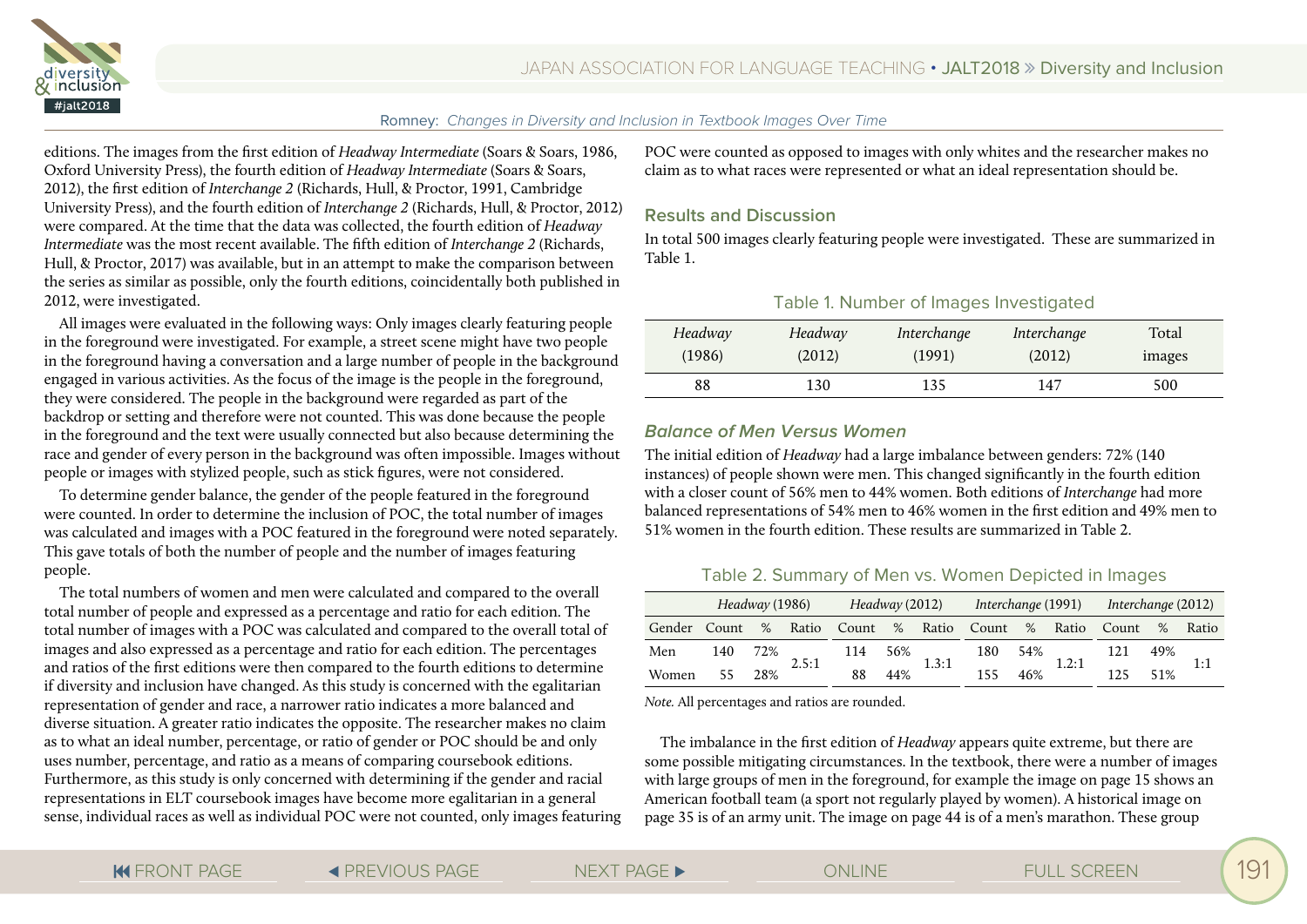

photos of men push the totals higher and may distort the overall balance. Nevertheless, most of the images in the text feature men. Unit 13, for example, has seven images of people and depicts three women and 15 men, with five of the seven images featuring men only.

## **Racial Inclusion**

The first edition of *Headway* was the least inclusive with only four images (5%) out of 88 showing POC. The remaining 84 images (95%) featured only whites. This was somewhat improved in the fourth edition with 21% featuring POC and 79% showing only whites.

In the first edition of *Interchange* 38 images (28%) contained POC and 97 images (72%) had only whites. The situation in the fourth edition was reversed with a slight majority of the images featuring POC (51%) with 49% having only whites. These findings are summarized in Table 3.

#### Table 3. Summary of Racial Inclusion in Images

|            | Headway (1986) |     |      | Headway (2012) |      |     | Interchange (1991) |     |       | Interchange (2012)                      |      |       |
|------------|----------------|-----|------|----------------|------|-----|--------------------|-----|-------|-----------------------------------------|------|-------|
| Race       | Count          | %   |      |                |      |     |                    |     |       | Ratio Count % Ratio Count % Ratio Count | $\%$ | Ratio |
| White      | 84             | 95% | 21:1 | 103            | 79%  |     |                    | 97% | 2.6:1 |                                         | 49%  | 1:1   |
| <b>POC</b> |                | 5%  |      | 27             | 2.1% | 4:1 | 38                 | 38% |       | 75                                      | 51%  |       |

*Note.* All percentages and ratios are rounded.

## **Discussion**

The fourth editions of both coursebooks showed improvement in both categories: They have better gender balance and racial inclusion. Although the fourth edition of *Interchange* has both slight numerical and percentage differences for each group, they round to a one-to-one ratio, essentially indicating that they are categorically balanced. This is a positive and progressive finding and is in line with the recommendations of groups like *Women in EFL Materials* and ELT publisher guidelines (Gray, 2010).

The lack of balance of gender and racial representation in the *Headway* coursebooks, especially the 1986 edition, could be because it was originally published before ELT publishers began using guidelines on representation. Gray (2010) noted that it wasn't until after the group *Women in EFL Materials* issued their guidelines in 1991 that publishers began to take diversity and inclusion seriously. The first author guideline

document that he looked at was issued in 1988, after the first edition of *Headway* was published.

Gray (2010) further noted that many of the early guideline documents were seen as suggestions and not prescriptions and that there was pushback from authors. This seems to be the case with Liz and John Soars, the authors of the *Headway* series. When responding to an article by Scott Thornbury (1999) on the issue of a lack of representation of homosexuals in their coursebooks on the now defunct TEFLFarm weblog, they said,

There is definitely truth in what Mario says about political correctness from publishing houses—we fight it all the time—but sensitivity is also very important. Isn't everything always a question of balance—boring maybe but kind. However, if you think British publishers are coy, try working with the Americans. There, only an "apple-pie" world is allowed—no booze, no ciggies, no eccentric American characters—tell that to Scott Thornbury's crusade. They'd have to get out the smelling salts at any notion of gays. But funnily enough there has to be a % quota of coloured people per spread. (Soars & Soars, 2000, para. 7)

It is a strange quote that does not portray the authors in a very flattering light. On the one hand, they agree that sensitivity and balance are important, but at the same time they admit to fighting against it. They also seem to resent the fact that their publishers are requiring quotas. Is this a revelation of bias by the authors? Perhaps, but more likely it is just a lack of awareness about the seriousness of the issue; after all the *Headway* series is one of the best-selling ELT coursebooks of all time (Gray, 2010), and it is easy to see how both the authors and the publisher could minimize these issues. They weren't necessary for the initial success of the series.

One of the more controversial selling points of a global coursebook, as opposed to a textbook produced locally, is that they have examples of native English by native English speakers and as Kubota and Fujimoto (2013) noted, race—specifically being white—is often a proxy for native speaker. Gray (2010) discussed at length the notion that global coursebooks are commercial products that are quite sensitive to their marketability. If, as Kubota and Fujimoto suggested, students, teachers, and administrators equate native speakerism with being white and that native speaker models are seen as desirable, then perhaps a publisher would seek to have an imbalance favoring images of whites.

Finally, in the mid-1980s locating images was far more difficult than it is today. Now, finding images is a simple search through a stock photo agency's website. It could be the case that the textbook authors and designers wanted more diversity but were unable to find suitable images.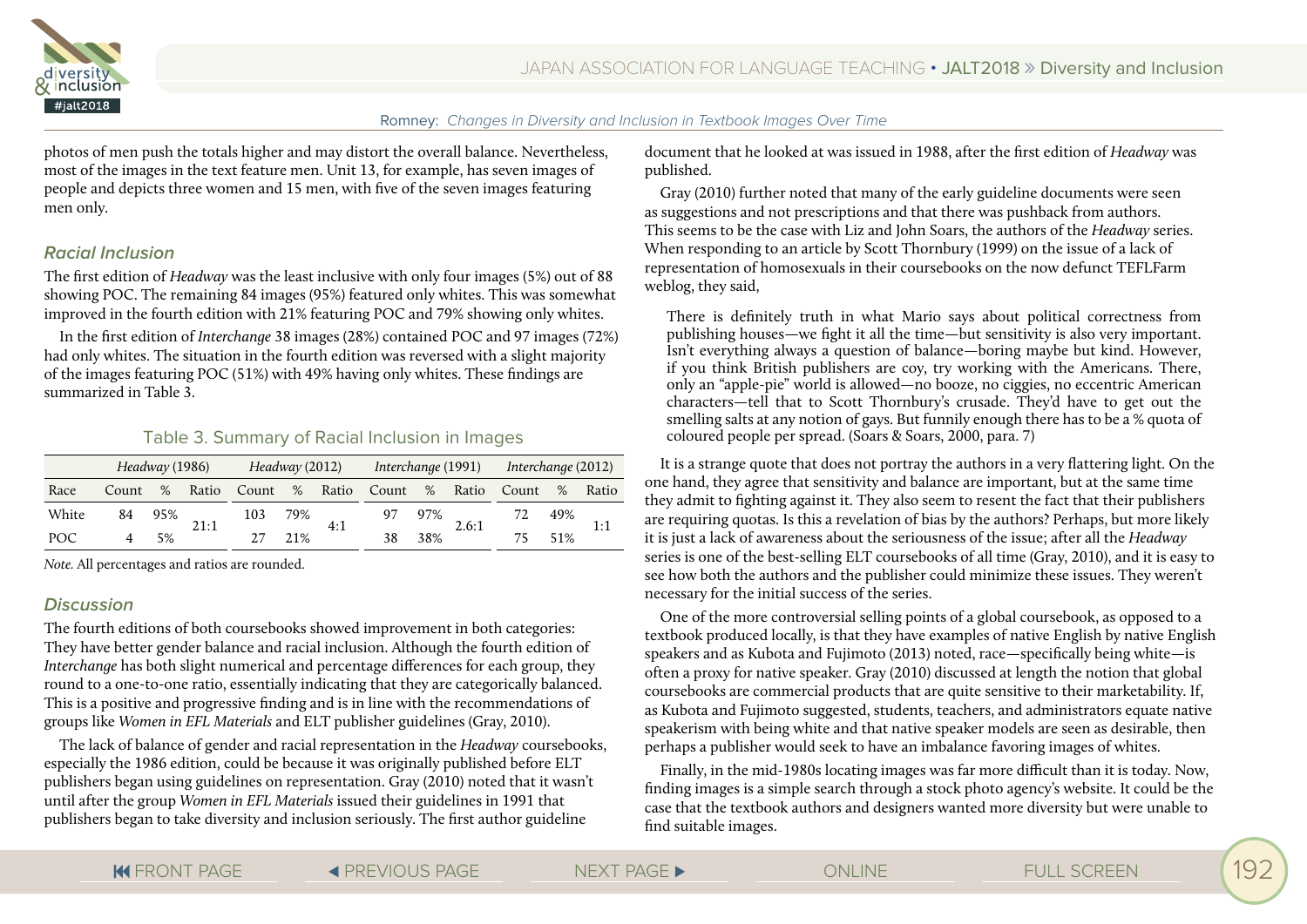



#### **Limitations of the Study**

This study only looked at four coursebooks and therefore is hardly generalizable to the entire field of ELT materials. It is possible that biases in early editions continue into later editions as publishers may be hesitant to change the successful formula too much. Another way to track the changes over time is to look at only the first editions of coursebooks and compare them by decade of publication, for example textbooks first published in the 1980s, the 1990s, the 2000s, and the 2010s. This may give a more accurate picture of the evolving nature of images used in ELT books.

Additionally, in this study, only a binary classification for racial inclusion of white versus POC was used. Obviously, the world is far more diverse and a more nuanced approach is warranted. However, because the focus of the study was on changes over time, and as a major criticism of ELT coursebooks has been that they are overwhelmingly native-English speaker focused, which is often equated with being white (Kubota & Fujimoto, 2013), the simple binary method was employed. The researcher was not so concerned with a headcount of POC, but instead if they were visible at all. It might be more revealing to use the same method for gender balance and count the actual numbers of POC compared to the number of whites.

#### **Conclusion**

Overall, the data collected on these coursebooks points to images in EFL textbooks becoming more gender balanced and more racially inclusive. However, there is still room for improvement. Although the results of this study indicate that the images are more balanced and more inclusive than before, an argument can be made that they are still not fully inclusive. The human experience and the diversity of human beings is more than gender and race. There are also issues of age, body size, disability, sexual orientation, and so on. As noted by Smiley et al. (2015), images in ELT coursebooks seem to suggest that English speakers are young, slender, not disabled, and heterosexual. Elderly people are only grandparents. Middle-aged people are only parents and bosses. Visual and hearingimpaired people don't exist and so on. The images in ELT coursebooks in fact have a long way to go before they are truly diverse and inclusive and truly represent the human race in all its forms.

#### **Bio Data**

**Cameron Romney** has taught ESL/EFL in both the United States and Japan for the last 21 years. He holds an MA in applied linguistics from the University of Colorado at Denver and a graduate certificate in instructional design from the University of Wisconsin Stout. His primary research interest is how the visual elements of language learning materials contribute to, or detract from, learning. In 2019, he was an assistant professor at Doshisha University in Kyoto, Japan.

#### **References**

- American Psychological Association. (2010). *Publication manual of the American Psychological Association* (6th ed.). Washington, DC: American Psychological Association.
- Babaii, E., & Ansary, H. (2003). Subliminal sexism in current ESL/EFL textbooks. *Asian EFL Journal, 5*(1), 1-8.
- Bell, J., & Gower, R. (2011). Writing course materials for the world: A great compromise. In B. Tomlinson (Ed.), *Materials development in language teaching* (2nd ed., pp. 135-150)*.* Cambridge, England: Cambridge University Press.
- Bhopal, R., & Donaldson, L. (1998). White, European, western, caucasian, or what? Inappropriate labeling in research on race, ethnicity, and health. *American Journal of Public Health, 88*(9), 1303- 1307. https://doi.org/10.2105/AJPH.88.9.1303
- Bush, M. D. (2007). Facilitating the integration of culture and vocabulary learning: The categorization and use of pictures in the classroom. *Foreign Language Annals, 40*(4), 727-745. https://doi.org/10.1111/j.1944-9720.2007.tb02890.x
- Cook, M. (2005). Gender bias in language textbooks. *Journal of the Faculty of Global Communication, Siebold University of Nagasaki, 6,* 13-18.
- Cook, M. (2015). Gender bias in ESL/EFL textbooks: 10 years later. *Between the Keys, 13*(3), 4-7. Retrieved from http://www.materialswriters.org/betweenthekeys/23\_3.pdf
- Datzman, B. (2015). Gender representation in a modern EFL textbook. *Between the Keys, 13*(3), 8-16. Retrieved from http://www.materialswriters.org/betweenthekeys/23\_3.pdf
- Frable, D. E. S. (1997). Gender, racial, ethnic, sexual, and class identities. *Annual Review of Psychology, 48,* 139-162. https://doi.org/10.1146/annurev.psych.48.1.139

Goldstein, B. (2008). *Working with images*. Cambridge, England: Cambridge University Press.

- Gray, J. (2010). *The construction of English: Culture, consumerism and promotion*. Basingstoke, England: Palgrave Macmillan. https://doi.org/10.1057/9780230283084
- Hill, D. A. (2003). The visual elements in EFL coursebooks. In B. Tomlinson (Ed.), *Developing materials for language teaching* (pp. 174-182). London, England: Continuum.